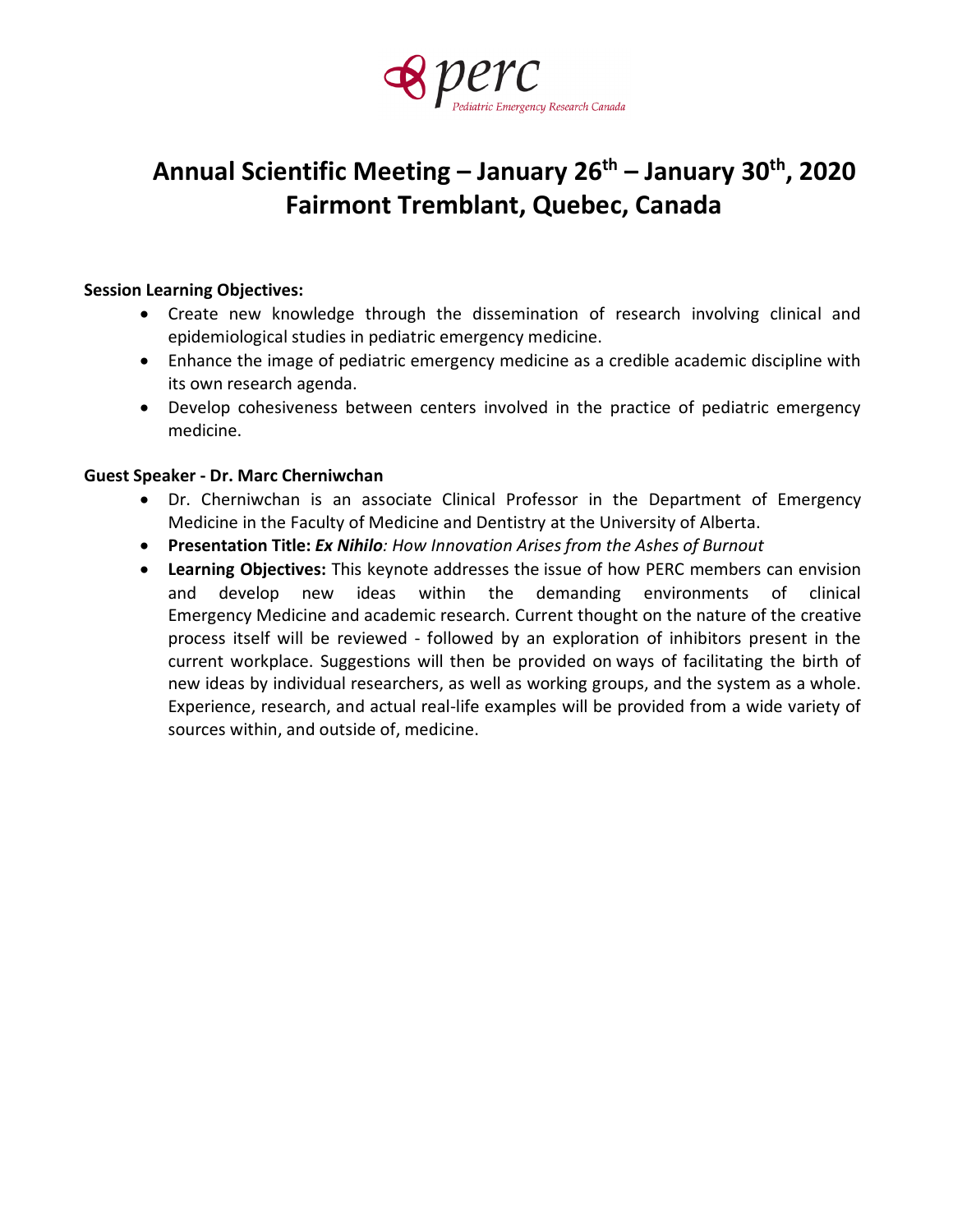

Г

## **Annual Research Meeting – January 26th – January 30th, 2020 Fairmont Tremblant, Mont Tremblant, Quebec SUMMARY SCHEDULE**

| Sunday, January 26 <sup>th</sup> , 2020                             |                                                                                                          |  |
|---------------------------------------------------------------------|----------------------------------------------------------------------------------------------------------|--|
| 0800-1830                                                           | Fellows Education Day (Room: Kamichat & Sasseville)                                                      |  |
|                                                                     |                                                                                                          |  |
| Monday, January 27th, 2020                                          |                                                                                                          |  |
| 0730-0830                                                           | Breakfast Buffet (Room: Mali)                                                                            |  |
| 0800-1430                                                           | Fellows/Trainee Research Day (Rooms: Joseph, Kamichat & Charivari-Sauteux)                               |  |
| 1200-1600                                                           | PERC Research Coordinators Meeting (Room: Mali IV)                                                       |  |
| 1300-1430                                                           | Medical Directors Meeting (Room: Joseph)                                                                 |  |
| 1700-1800                                                           | Wine and Cheese Reception and Registration (Room: Mali Foyer)                                            |  |
| 1800-1930                                                           | Fellows Research Award Finalists & Welcome Meeting (Room: Mali IV)                                       |  |
| Tuesday, January 28th, 2020                                         |                                                                                                          |  |
| 0730-0800                                                           | Breakfast served (Room: Mali Foyer)                                                                      |  |
| 0800-0945                                                           | Research presentations (Room: Mali IV)                                                                   |  |
| 0945-1015                                                           | Coffee Break (Room: Mali Foyer)                                                                          |  |
| 1015-1215                                                           | Guest Speaker & Research presentations (Room: Mali IV)                                                   |  |
| 1235-1400                                                           | Coffee Break and Snacks (Room: Mali Foyer)                                                               |  |
| 1230-1500                                                           | TREKK Lunch and Meeting (Open to all who have registered for the TREKK meeting online)<br>(Room: Mali I) |  |
| Dr. Marc Cherniwchan Breakout Workshop (Room: Mali IV)<br>1500-1600 |                                                                                                          |  |
| 1615-1715                                                           | Special Interest Group: Women In Research (Room: Mali I)                                                 |  |
| 1830-                                                               | Networking Time and PERC Dinner (Rooms: Mali Foyer & Mali III)                                           |  |
| Wednesday, January 29th, 2020                                       |                                                                                                          |  |
| 0730-0830                                                           | Breakfast served (Room: Mali Foyer)                                                                      |  |
| 0745-0830                                                           | PERC Executive & Site Representatives Meeting (Room: Mali I)                                             |  |
| 0830-0955                                                           | Research presentations (Room: Mali IV)                                                                   |  |
| 0955-1025                                                           | Coffee Break (Room: Mali Foyer)                                                                          |  |
| 1025-1215                                                           | Research presentations (Room: Mali IV)                                                                   |  |
| 1215-1415                                                           | iPCT SPOR Meeting (Open to all who have registered for this meeting online) (Room: Mali III)             |  |
| 1420-1625                                                           | Investigator Meetings (Rooms: Charivari, Soutana I & Soutana II)                                         |  |
| 1625-1640                                                           | Coffee Break (Room: Soutana Foyer)                                                                       |  |
| 1640-1845                                                           | Investigator Meetings (Rooms: Charivari, Soutana I & Soutana II)                                         |  |
|                                                                     |                                                                                                          |  |
| Thursday, January 30th, 2020                                        |                                                                                                          |  |
| 0715-0800                                                           | Breakfast Buffet Served (Room: Mali I)                                                                   |  |
| 0800-1110                                                           | Investigator Meetings (Room: Charivari, Corriveau & Mali II)                                             |  |
| 1000-1115                                                           | Lunch - Boxed                                                                                            |  |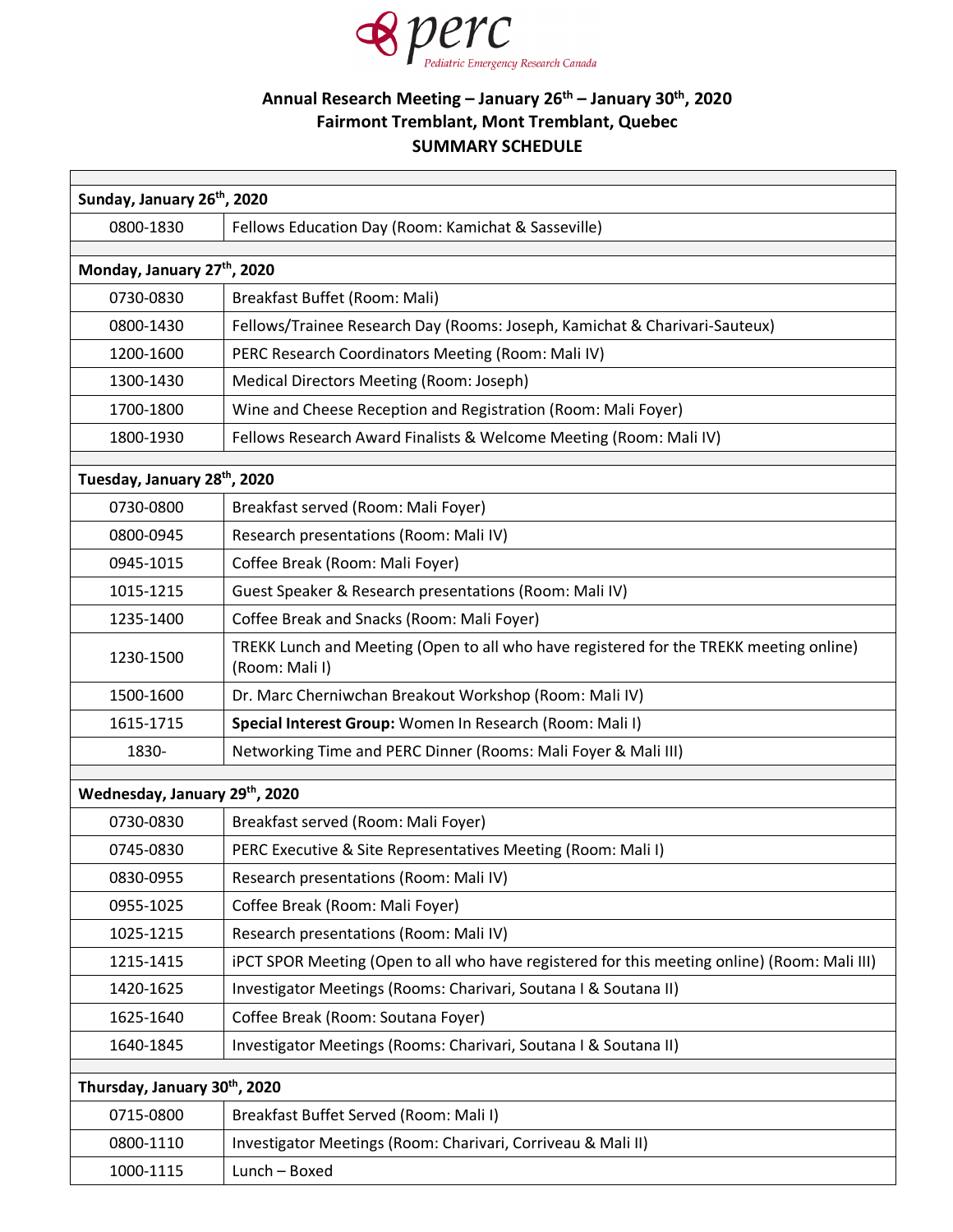# **Monday, January 27th, 2020**

| Time      | Name                          | <b>Details</b>                                             |
|-----------|-------------------------------|------------------------------------------------------------|
| 0730-0830 | Breakfast Buffet (Room: Mali) | <sup>1</sup> All welcome to join for the breakfast buffet. |

## **Presentations (Block I): Monday January 27th**

| <b>Time</b> | <b>Name</b>                                                                      | <b>Business Topic</b>                                                                          |
|-------------|----------------------------------------------------------------------------------|------------------------------------------------------------------------------------------------|
| 0800-1430   | Fellows/Trainee Research Day<br>(Rooms: Joseph, Kamichat &<br>Charivari-Sauteux) | A day dedicated to Fellows and Trainees to present their new,<br>ongoing or completed studies. |

| <b>Time</b> | Name                                                         | <b>Business Topic</b>                                                                                                                                                            |
|-------------|--------------------------------------------------------------|----------------------------------------------------------------------------------------------------------------------------------------------------------------------------------|
| 1200-1600   | <b>PERC Research Coordinators</b><br>Meeting (Room: Mali IV) | Meeting for the PERC Research Coordinators involved with<br>completed and ongoing studies. Chaired by the current PERC<br>Research Coordinator Representative, Candice McGahern. |

| Time      | <b>Name</b>                                        | <b>Business Topic</b>                                 |
|-----------|----------------------------------------------------|-------------------------------------------------------|
| 1300-1430 | <b>Medical Directors Meeting</b><br>(Room: Joseph) | Meeting for the medical directors from across Canada. |

| Time      | <b>Name</b>                                     | <b>Business Topic</b>                                                                    |
|-----------|-------------------------------------------------|------------------------------------------------------------------------------------------|
| 1700-     | Registration (Room: Mali<br>Foyer)              | Any attendees still due to pick up their name tags and check in<br>should register here. |
| 1700-1800 | Wine and Cheese Reception<br>(Room: Mali Foyer) | Opportunity to meet with the other attendees at the conference.                          |

# **Presentations (Block II): Monday January 27<sup>th</sup> (Welcome Meeting in Room: Mali IV)**

| Time      | <b>Name</b>                                              | <b>Business Topic</b>                                                                          |
|-----------|----------------------------------------------------------|------------------------------------------------------------------------------------------------|
| 1800-1900 | David Johnson Fellows<br><b>Research Award Finalists</b> | Michael Buyck (Ste Justine)<br>Stevi Golden-Plotnik (Edmonton)<br>Esli Osmanlliu (Ste Justine) |
| 1900-1930 | Stephen Freedman                                         | Welcome and PERC Year in Review                                                                |

*+++*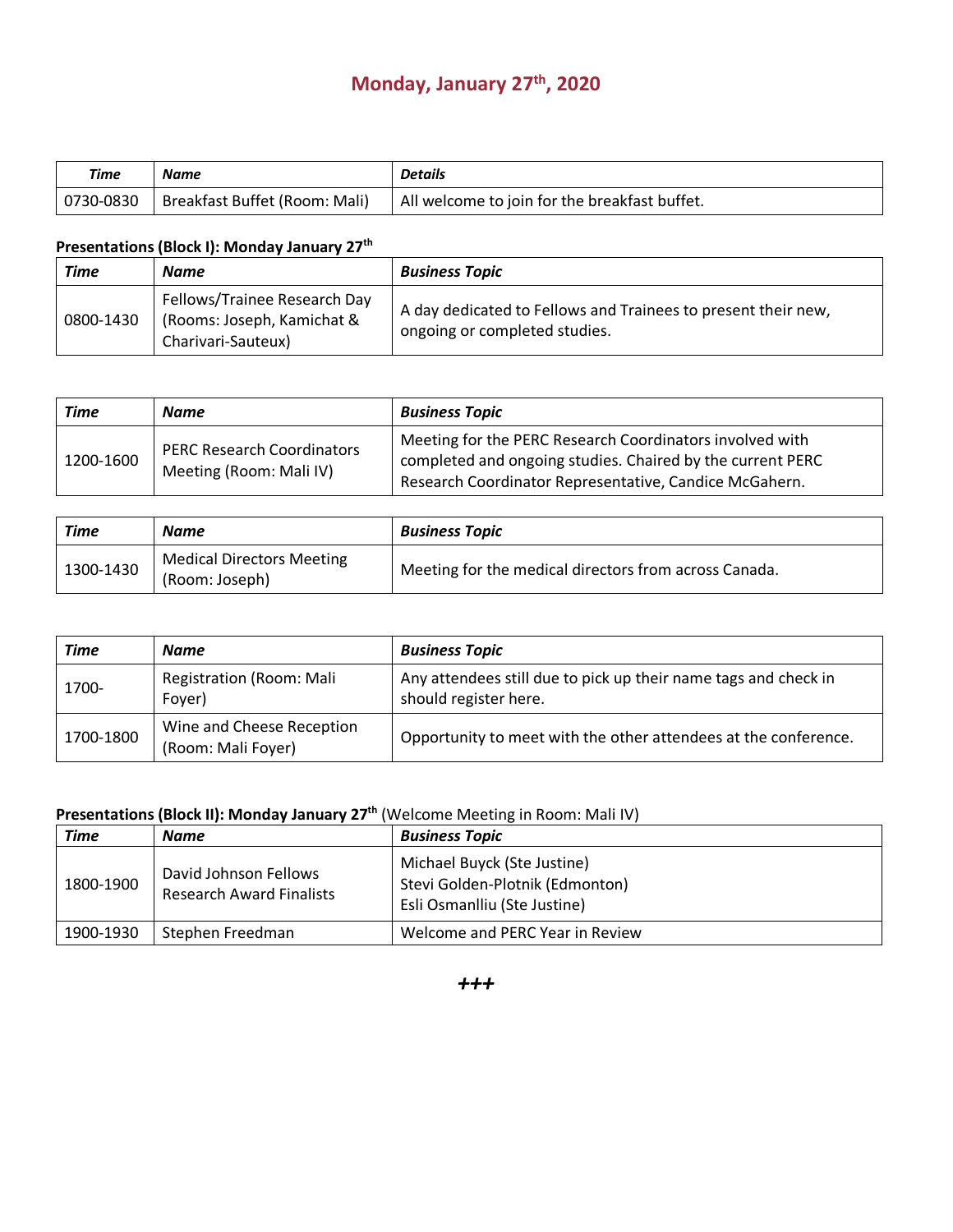# **Tuesday, January 28th, 2020**

| Time                                             | Name | <b>Details</b>                                |
|--------------------------------------------------|------|-----------------------------------------------|
| Breakfast Buffet (Room: Mali Foyer)<br>0730-0800 |      | All welcome to join for the breakfast buffet. |

### **Presentations (Block III): Tuesday January 28th (Room: Mali IV)**

| 0800-0815 | Welcome    | Stephen Freedman | History of PERC and Overview of PERC 2020                                                                                |
|-----------|------------|------------------|--------------------------------------------------------------------------------------------------------------------------|
| 0815-0845 | <b>New</b> | Sarah Curtis     | A multi-site study of pediatric trauma arising from injuries from dogs.                                                  |
| 0845-0915 | <b>New</b> | Melanie Rock     | Dog-aggression incidents and prevention in urban areas: A multi-site<br>case study of ethics, law, policy, and practice. |
| 0915-0930 | Completed  | Laura Simone     | Canadian and UK/Ireland practice patterns in lumbar puncture<br>performance in febrile neonates with bronchiolitis.      |
| 0930-0945 | Completed  | Des Pernica      | Short-course antimicrobial therapy for paediatric respiratory infections<br>(SAFER)                                      |

### *0945-1015 Coffee Break – (Room: Mali Foyer)*

### **Presentations (Block IV): Tuesday January 28th (Room: Mali IV)**

| 1015-1145 | Guest<br>Speaker | Marc Cherniwchan | <b>Ex Nihilo:</b> How Innovation Arises from the Ashes of Burnout |
|-----------|------------------|------------------|-------------------------------------------------------------------|
| 1145-1215 | <b>New</b>       | Waleed Algurashi | Oral Penicillin Challenge in the Emergency Department (OPEN)      |

### *1215-1400 Coffee Break and Snacks – (Room: Mali Foyer)*

### **Presentations (Block V): Tuesday January 28th (Room: Mali I)**

| Open to all who have registered for the TREKK meeting online, this<br>year's meeting will focus on 'Graduating from the NCE'. It will highlight<br>1230-1500<br><b>TREKK Lunch and Meeting</b><br>achievements, metrics and the impact of their tools. |  |
|--------------------------------------------------------------------------------------------------------------------------------------------------------------------------------------------------------------------------------------------------------|--|
|--------------------------------------------------------------------------------------------------------------------------------------------------------------------------------------------------------------------------------------------------------|--|

### **Presentations (Block VI): Tuesday January 28th (Room: Mali IV)**

|  |                               |                                                                           | "Didn't See That Comin'": A Panel Discussion on issues of approaching       |
|--|-------------------------------|---------------------------------------------------------------------------|-----------------------------------------------------------------------------|
|  | Dr. Marc Cherniwchan Breakout | distressed, disruptive, or impaired colleagues in the work-place, as well |                                                                             |
|  | 1500-1600                     | Workshop                                                                  | as the issues of fall-out from adverse complaints, litigation, and personal |
|  |                               | illness. Open to everyone and moderated by Dr. Samina Ali.                |                                                                             |

### **Investigator Meetings (Block VII): Tuesday January 28th (Room: Mali I)**

| 1615-1715   Special Interest Group: Women In Research (Samina Ali & Amy Plint) |  |
|--------------------------------------------------------------------------------|--|
|--------------------------------------------------------------------------------|--|

#### **Networking Time and PERC Dinner: Tuesday January 28th**

| 1830-1930 | Networking Time and Drinks - (Room: Mali Foyer) |
|-----------|-------------------------------------------------|
| 1930-     | PERC Dinner – (Room: Mali III)                  |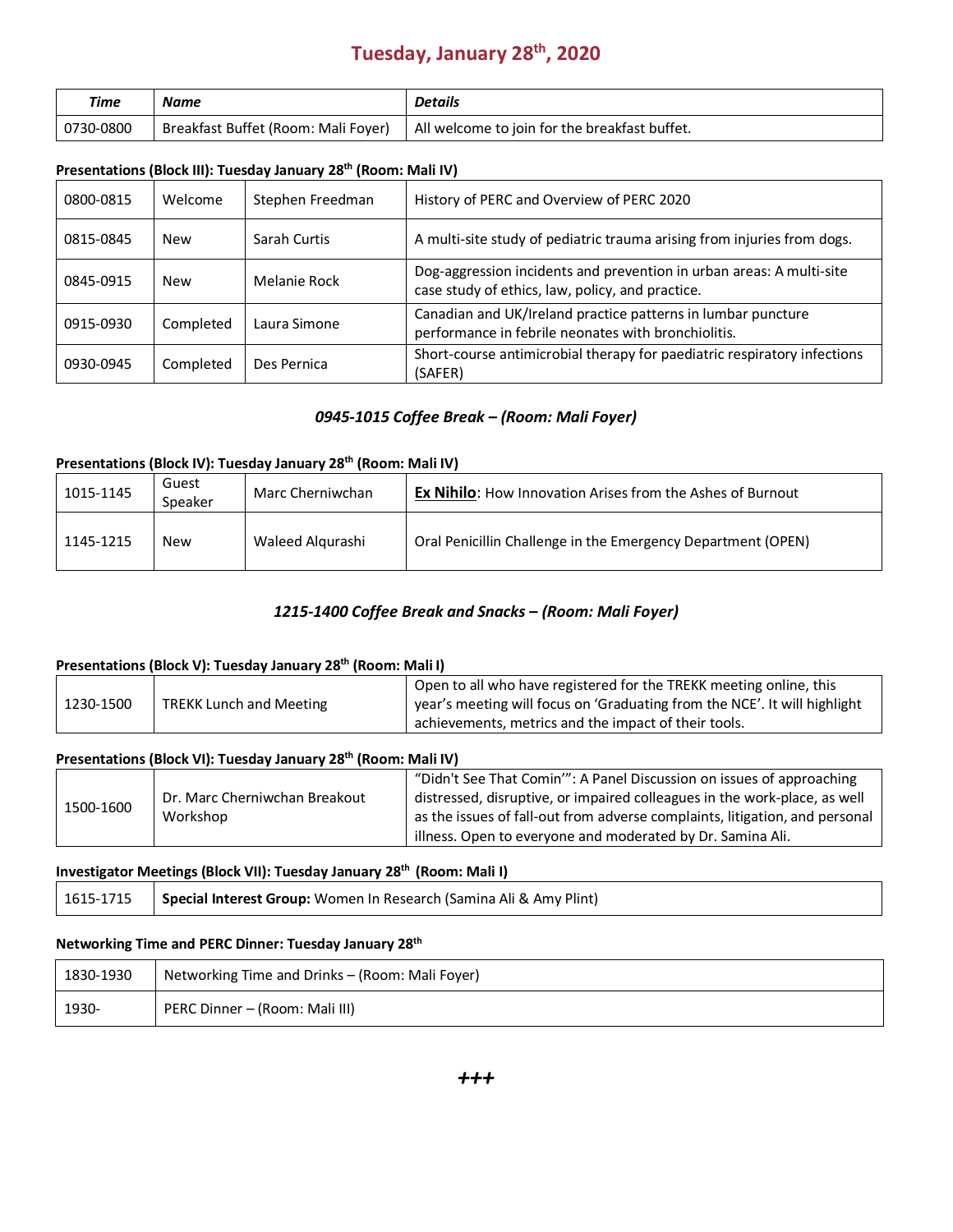# **Wednesday, January 29th, 2020**

| Time      | <b>Name</b>                         | <b>Details</b>                                |
|-----------|-------------------------------------|-----------------------------------------------|
| 0730-0830 | Breakfast Buffet (Room: Mali Foyer) | All welcome to join for the breakfast buffet. |

### **PERC Executive Meeting: Wednesday January 29th (Room: Mali I)**

| $ 0745-0830 $ | PERC Executive Meeting |  | In-person meeting for the PERC Executive & PERC Site Representatives only. |
|---------------|------------------------|--|----------------------------------------------------------------------------|

## **Presentations (Block VIII): Wednesday January 29th (Room: Mali IV)**

| 0830-0835 | Update    | Samina Ali             | The Family Needs Survey                                                       |  |
|-----------|-----------|------------------------|-------------------------------------------------------------------------------|--|
| 0835-0840 | Update    | Samina Ali             | The No OUCH Trials                                                            |  |
| 0840-0845 | Update    | <b>Graham Thompson</b> | PRIMED                                                                        |  |
| 0845-0850 | Update    | Melissa Parker         | <b>SQUEEZE Trial</b>                                                          |  |
| 0850-0855 | Update    | Antonia Stang          | BIKE (on behalf of Brent Hagel)                                               |  |
| 0855-0925 | New       | Nathalie Gaucher       | Caring for children with medical complexity & palliative care needs in the ED |  |
| 0925-0940 | Completed | Roger Zemek            | PedCARE (Pediatric Concussion Assessment of Rest and Exertion)                |  |
| 0940-0945 | Update    | Roger Zemek            | A-CAP (on behalf of Keith Yeates)                                             |  |
| 0945-0950 | Update    | Naveen Poonai          | <b>KETODEX</b>                                                                |  |
| 0950-1005 | Completed | Suzanne Schuh          | <b>MAGNUM</b>                                                                 |  |

#### *1005-1020 Coffee Break (Room: Mali Foyer)*

| 1020-1025 | Update     | Mandi Newton      | <b>PACMAN</b>                                                                                                                                                   |  |
|-----------|------------|-------------------|-----------------------------------------------------------------------------------------------------------------------------------------------------------------|--|
| 1025-1030 | Update     | Amy Plint         | <b>BIPED Study</b>                                                                                                                                              |  |
| 1030-1035 | Update     | Amy Plint         | PERN Pneumonia                                                                                                                                                  |  |
| 1035-1040 | Update     | Miriam Beauchamp  | Kids' Outcomes And Long-term Abilities after early TBI                                                                                                          |  |
| 1040-1055 | Completed  | Quynh Doan        | Validating MyHEARTSMAP for Psychosocial screening in the ED                                                                                                     |  |
| 1055-1125 | New        | Stephen Freedman  | Volume Expansion to Improve Kidney Outcomes in Children with Shiga Toxin-<br>Producing E. coli Infection: A Multinational Cluster Randomized Crossover<br>Trial |  |
| 1125-1130 | Update     | Stephen Freedman  | DOSE-AGE                                                                                                                                                        |  |
| 1130-1135 | Update     | Stephen Freedman  | APPETITE                                                                                                                                                        |  |
| 1135-1140 | Update     | Stephen Freedman  | PROGUT                                                                                                                                                          |  |
| 1140-1145 | Update     | Stephen Freedman  | <b>STEC</b>                                                                                                                                                     |  |
| 1145-1215 | <b>New</b> | Yaron Finkelstein | Intervening in the Acute Management for Suicidal Adolescents and Families in<br>the Emergency Department (I AM SAFE) - RCT                                      |  |

### *1215-1245 Coffee Break (Room: Mali Foyer)*

#### **Presentations (Block IX): Wednesday January 29th (Room: Mali III)**

|           |                                    | Sharing learnings from the iPCT trials and innovative methods incorporated    |
|-----------|------------------------------------|-------------------------------------------------------------------------------|
| 1215-1415 | <b>iPCT SPOR Lunch and Meeting</b> | i into iPCT. Discuss the development of the patient engagement strategy. Open |
|           |                                    | to all who have registered for this meeting online.                           |

#### **Investigator Meetings (Block X): Wednesday January 29th**

|           | <b>Room: Charivari-Sauteux</b>             | Room: Soutana I                                            | Room: Soutana II                |
|-----------|--------------------------------------------|------------------------------------------------------------|---------------------------------|
| 1420-1520 | Rebekah Mannix & Roger Zemek -<br>ADAPT-FD | Amy Plint - PERN Pneumonia                                 | Naveen Poonai - KETODEX         |
| 1525-1625 | Suzanne Schuh - SNOT                       | <b>Special Interest Group: Quality</b><br>(Tania Principi) | Samina Ali - The No OUCH Trials |

### *1625-1640 - Coffee Break – (Room: Soutana Foyer)*

### **Investigator Meetings (Block XI): Wednesday January 29th**

|           | <b>Room: Charivari-Sauteux</b> | Room: Soutana I                | Room: Soutana II                       |
|-----------|--------------------------------|--------------------------------|----------------------------------------|
| 1640-1740 | Roger Zemek - PEDCARE          | Waleed Algurashi - CAN-PREPARE | <b>Samina Ali – Family Needs Study</b> |
| 1745-1845 | Graham Thompson - PRoMPT BOLUS | Amy Plint – BIPED Study        | Yaron Finkelstein - I AM SAFE          |